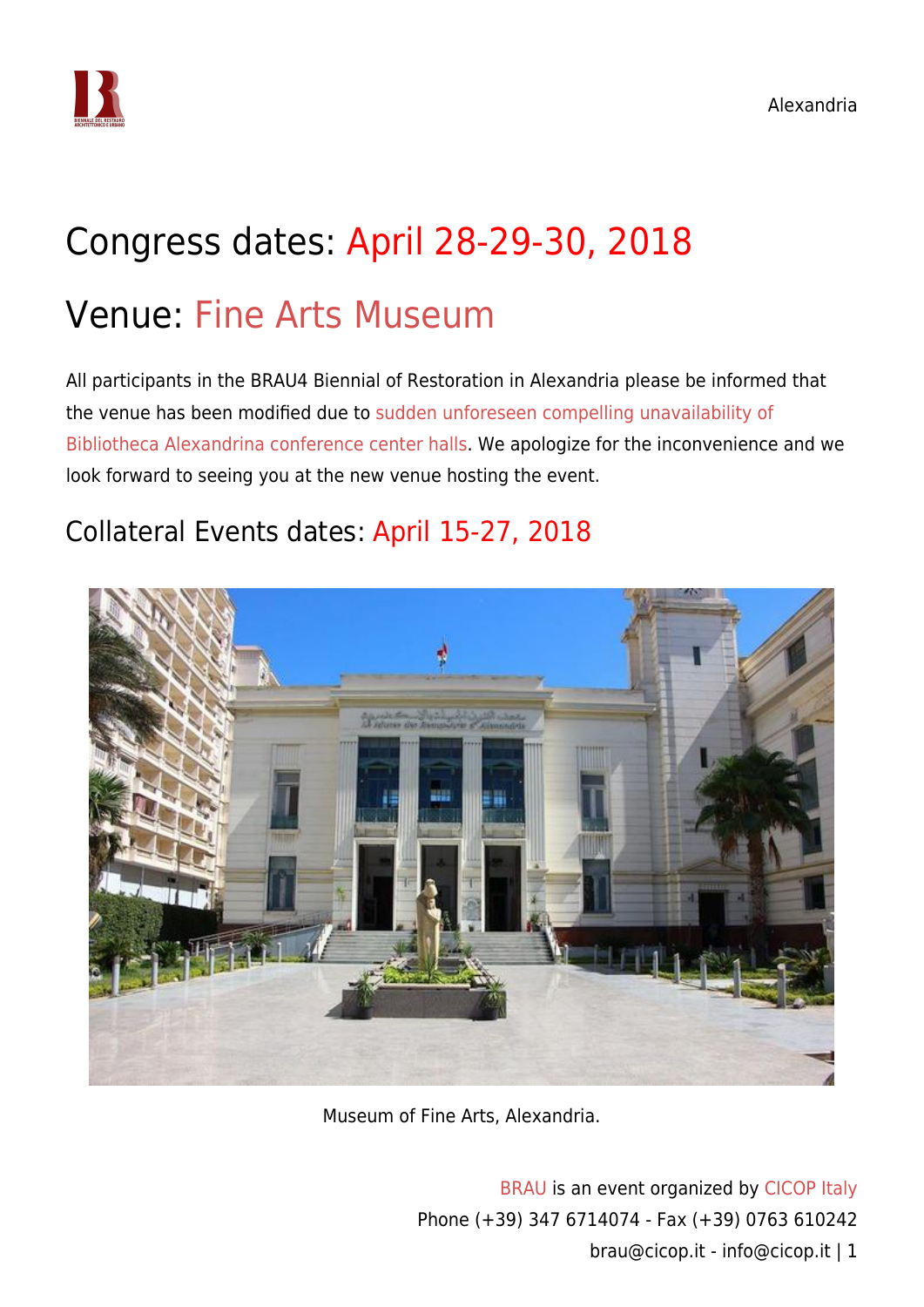

# [Final Program](https://www.cicop.it/brau/en/brau4-locations/alexandria/final-program/)

### Local co-organizers

[Click here for contact info.](https://www.cicop.it/brau/it/local-organizers-contact-info/)

- Dr. Ayat Elmihy (coordinator), director of ANPIEMED (local partner Association)
- Arch. Sahar Sharaky, Architectural Consultant, ANPIEMED



## Session Presidents

Prof. Hussein Mahmoud, Dean – Faculty of Languages and translation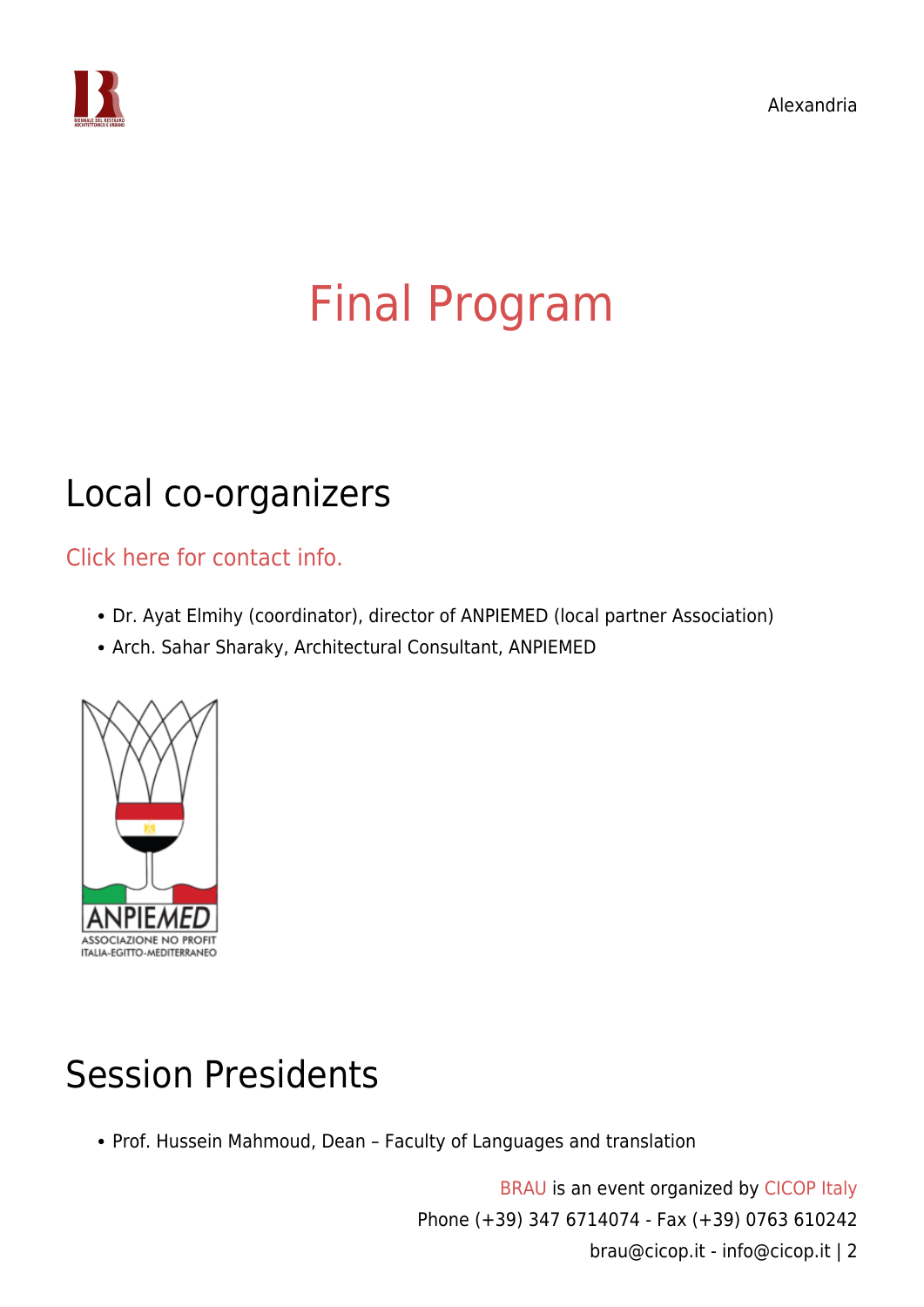

- [Prof. Sohair Hawas](https://www.cicop.it/brau/en/people/soheir-hawas/), Professor of Architecture and Urban Design, Faculty of Engineering, Cairo University
- [Prof. Tarek Naga,](https://www.cicop.it/brau/en/people/tarek-naga/) Professor of Architecture at the American University in Cairo (AUC)
- Prof. Neveen Ghareeb, Professor of Architecture at Faculty of Fine Arts
- [Prof. Ezio Godoli,](https://www.cicop.it/brau/en/people/ezio-godoli/) Professor of Architecture, University of Florence, Directive Committee of CICOP Italy
- Dr. Dalia El Sorady, Associate Professor of Architectural Engineering , Pharos University
- Prof. Dalila El Kerdany, Professor of Architecture and Urban Design, Faculty of Engineering, Cairo University
- Prof. Hany Ayad, Professor in Architecture and Urban Planning, Faculty of Engineering, Alexandria University
- Prof. Khaled El Hagla, Professor in Architecture, Faculty of Engineering, Alexandria University
- Prof. Heba Abou El Fadl, Professor of Architecture at Faculty of Fine Arts
- Dipl. Arch. Seif Allah A. Al Naga, President of Society of Egyptian Architects

## Masterly conferences

 $1<sup>st</sup>$  day

- [Prof. Arch. Nina Avramidou,](https://www.cicop.it/brau/en/people/nina-avramidou/) president of CICOP Italy and CICOP Net Confederation "The underground life of Orvieto, Italy, from the Etruscans to nowadays: technology, consolidation, use and exploitation of caves"
- [Prof. Soheir Hawas](https://www.cicop.it/brau/en/people/soheir-zaki-hawas/), Faculty of Engineering, Cairo University "The regeneration of Egypt's modern heritage-khedivial Cairo"
- [Prof. Arch. Nicolaos Lianos,](https://www.cicop.it/brau/en/people/nikolaos-lianos/) vice President ICOMOS Greece, Dean of Faculty of Architecture, Democritus University of Thrace, Greece "The use of digital documentation methods and the rediscovery of hidden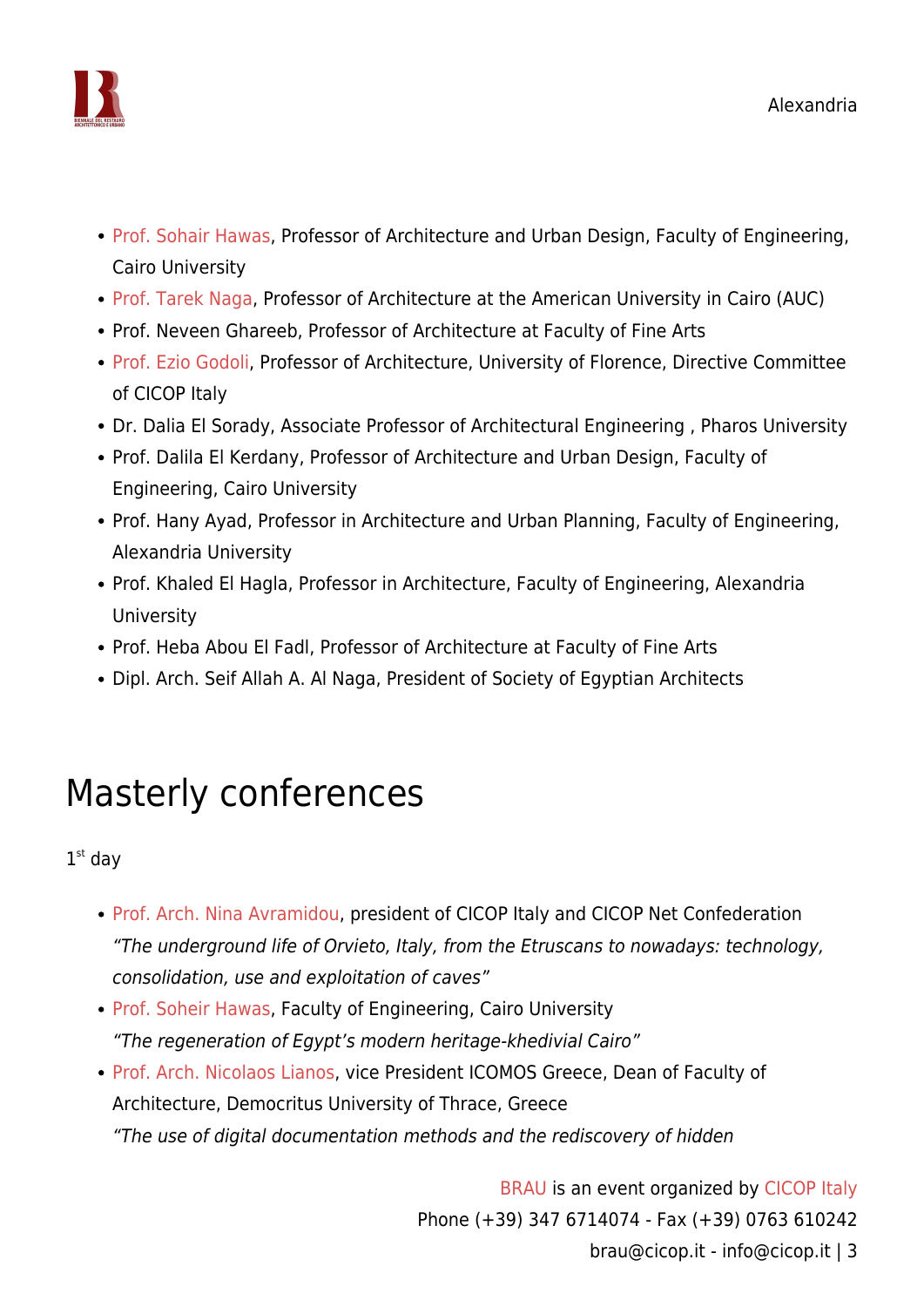

architectures"

• [Prof. Tarek Naga,](https://www.cicop.it/brau/en/people/tarek-naga/) American University in Cairo (AUC) "Cities of Phantom Limbs"

2<sup>nd</sup> day

- Prof. Dalila Elkerdany, Faculty of Engineering, Cairo University "The Hidden Heritage of Market Halls in Cairo: Attaba and Bab El Louk"
- [Prof. Vincenzo Sapienza](https://www.cicop.it/brau/en/people/vincenzo-sapienza/), Vice Head of Department, University of Catania, CICOP Italy "Renovation of rural landscape through Industrial Archaeology – the Sicilian case"
- Prof. Arch. Tina Wik, Royal Institute of Technology, Stockholm, Sweden "Örebro castle, a state monument in the centre of Örebro town: its symbolic role, maintenance, energy efficiency projects and interaction between the castle and the local community"
- [Prof. Mona Haggag](https://www.cicop.it/brau/en/people/mona-haggag/), Department of Classical Archaeology, Faculty of Arts, Alexandria **University**

"The Greek Romaine Museum of Alexandria: Renovation or Revival"

• [Prof. Mohamed Abdelmaguid,](https://independent.academia.edu/MohamedAbdelmaguid/CurriculumVitae) General Director Central Department Underwater Antiquities, Ministry State Antiquities, Egypt "Management of Underwater Cultural Heritage in Egypt: Successes and failures"

3 rd day

Dr. Francesco Greco, Ph.D. in Economic Politics, President of ANPIEMED Cultural Foundation

"Un patrimonio comune di storie condivise 'Commons' "

- Mr. Seif Abou El Naga, Egyptian Architecture Association "The professional restoration of architecture heritage"
- [Prof. Arch. Ezio Godoli](https://www.cicop.it/brau/en/people/ezio-godoli/), University of Florence, Directive Committee of CICOP Italy Arch. Giovanni Fontana Antonelli, Archi Media Trust "From vernacular to pre-modern. The transformation of the peasant dwelling into a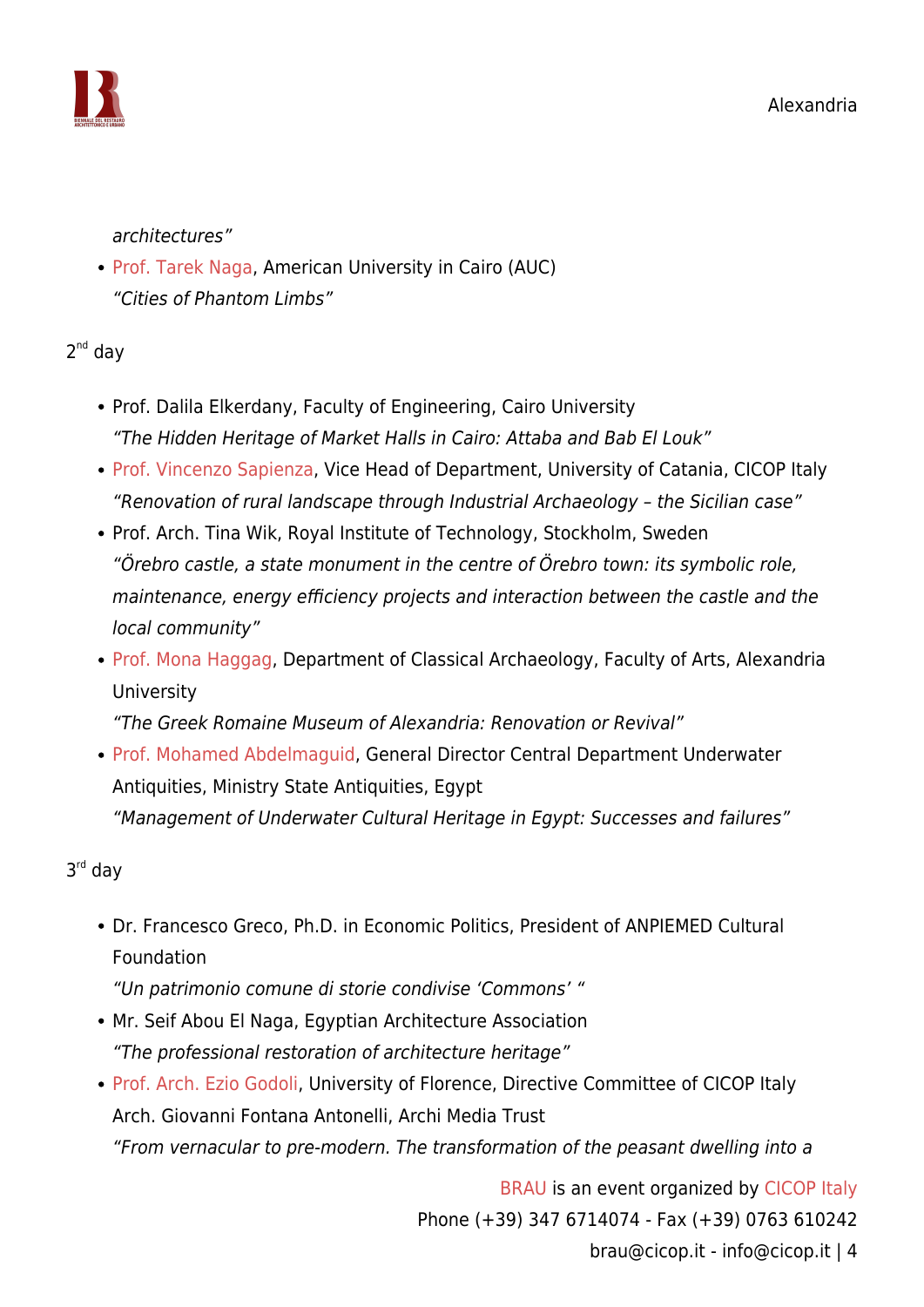

merchant house in as-salt, Jordan"

- [Prof Arch. Leïla Ammar,](https://www.cicop.it/brau/en/people/leila-ammar/) National School of Architecture and Urban Planning of Tunis "The basilica of Damous al Karita in Cartago, a hidden and obstructed heritage"
- [Prof. Eng. Theodossios Tassios,](https://www.cicop.it/brau/en/people/theodosios-tassios/) Emeritus Professor of NTU of Athens, Greece: "The submerged Ancient Greek Technology: From the ship-sheds of Piraeus to the shipwreck of Antikythera"
- [Prof. Dr. H. Burcu Ozguven,](https://www.cicop.it/brau/en/people/burcu-ozguven/) former Dean of the Faculty of Architecture, Trakya University, Edirne, Turkey "Urban Preservation and Economic Development in Istanbul: Contradiction or cooperation?"
- [Dr. Mohamed Mehaina,](https://www.cicop.it/brau/en/people/mohamed-mehaina/) Deputy Director of The Alexandria & Mediterranean Research Centre in Bibliotheca Alexandrina "Alexandria's Built Heritage Dilemma between Reality and Administrational Procedures."

# BRAU4 Collateral Events

Several cultural events about the city heritage, lasting eleven days long, have been organized in different locations of Alexandria city, in cooperation with universities, schools, government organizations, non-government organization and cultural centers. Such events range from urban projections to art exhibitions, from artistic performances to debate forums, all open and aimed to the public. The purpose of these activities is to bring out the architectural and urban local heritage and raise public awareness to its protection.

#### Small Urban Restoration Projects

"Pedestrian project for SAAD ZAGHLOUL square" urban restoration project in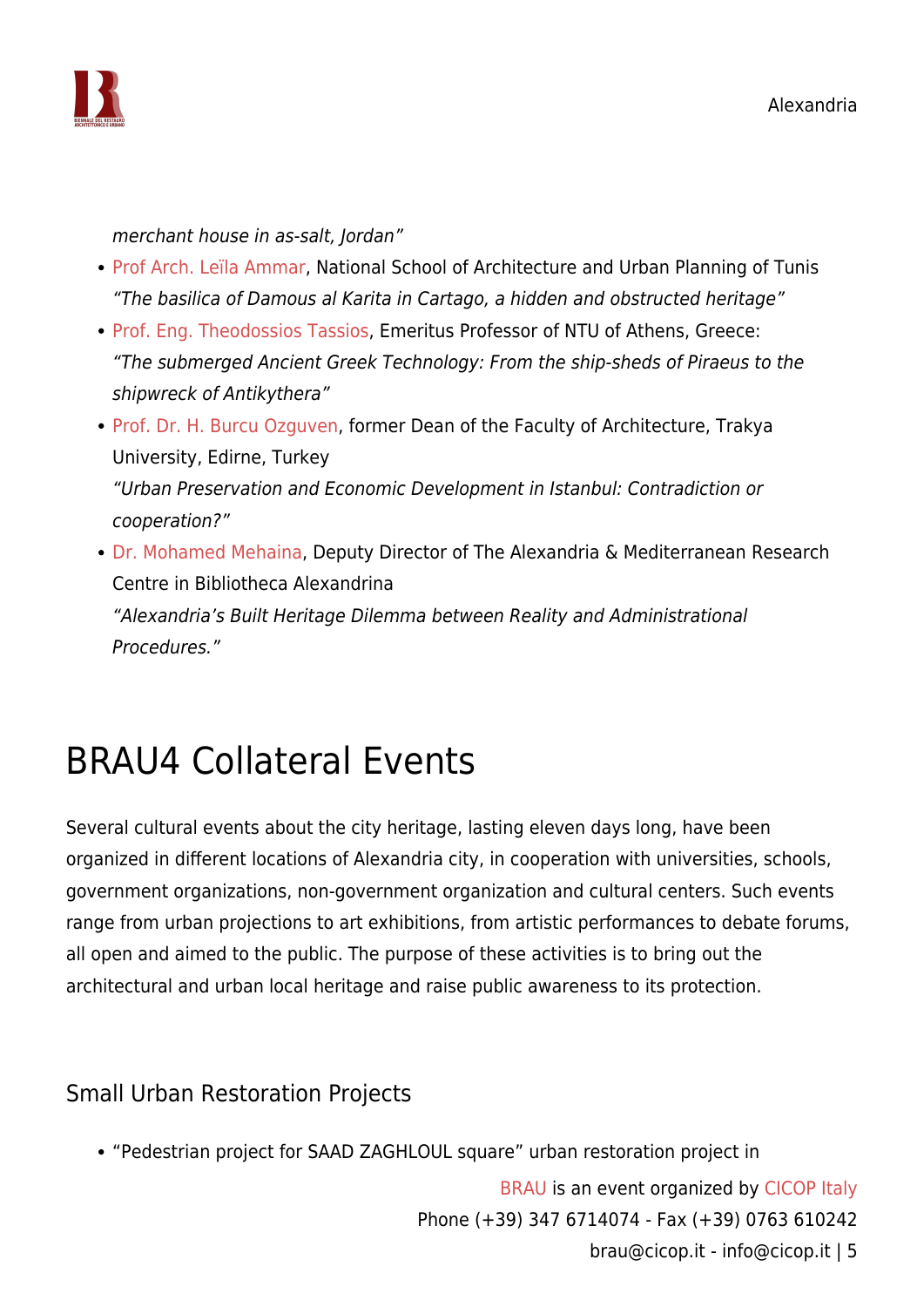

cooperation with the Urban Planning Sector of Alexandria Governorate.

### **Exhibitions**

- 1. Photographic exhibition for the historic location and building of Alexandria city. In collaboration with Atelier Alexandria.
- 2. Painting exhibition "Shadow of the city". In collaboration with Fine Arts Faculty, Painting and graphic Department, Alexandria University.
- 3. Painting exhibition of murals design. In collaboration with Fine Arts Faculty, Painting and graphic Department, Alexandria University.
- 4. Architecture exhibition of graduate and postgraduate projects in Cultural Heritage sector. In collaboration with all participating Universities.
- 5. Sketching exhibition of Alexandria heritage building. By ANPIEMED cultural foundation.
- 6. Photographic exhibition of Heritage photos of the city in the last two centuries. By ANPIEMED cultural foundation.
- 7. Archeological exhibition of graduate and post graduate projects. In collaboration with Archeological Roman & Hellenistic study Department, Alexandria University.
- 8. Street exhibition "Monmarte Alexandria" in square Adah, where there will be paintings, photo, and music.

#### Workshops

- 1. Educational photographic workshops of historic location and building in Alexandria city. In collaboration with ADASAA photographic club.
- 2. Educational sketching workshops of heritage building in Alexandria city. By ANPIEMED cultural foundation.
- 3. Educational Archaeological workshops "Current archaeological discoveries in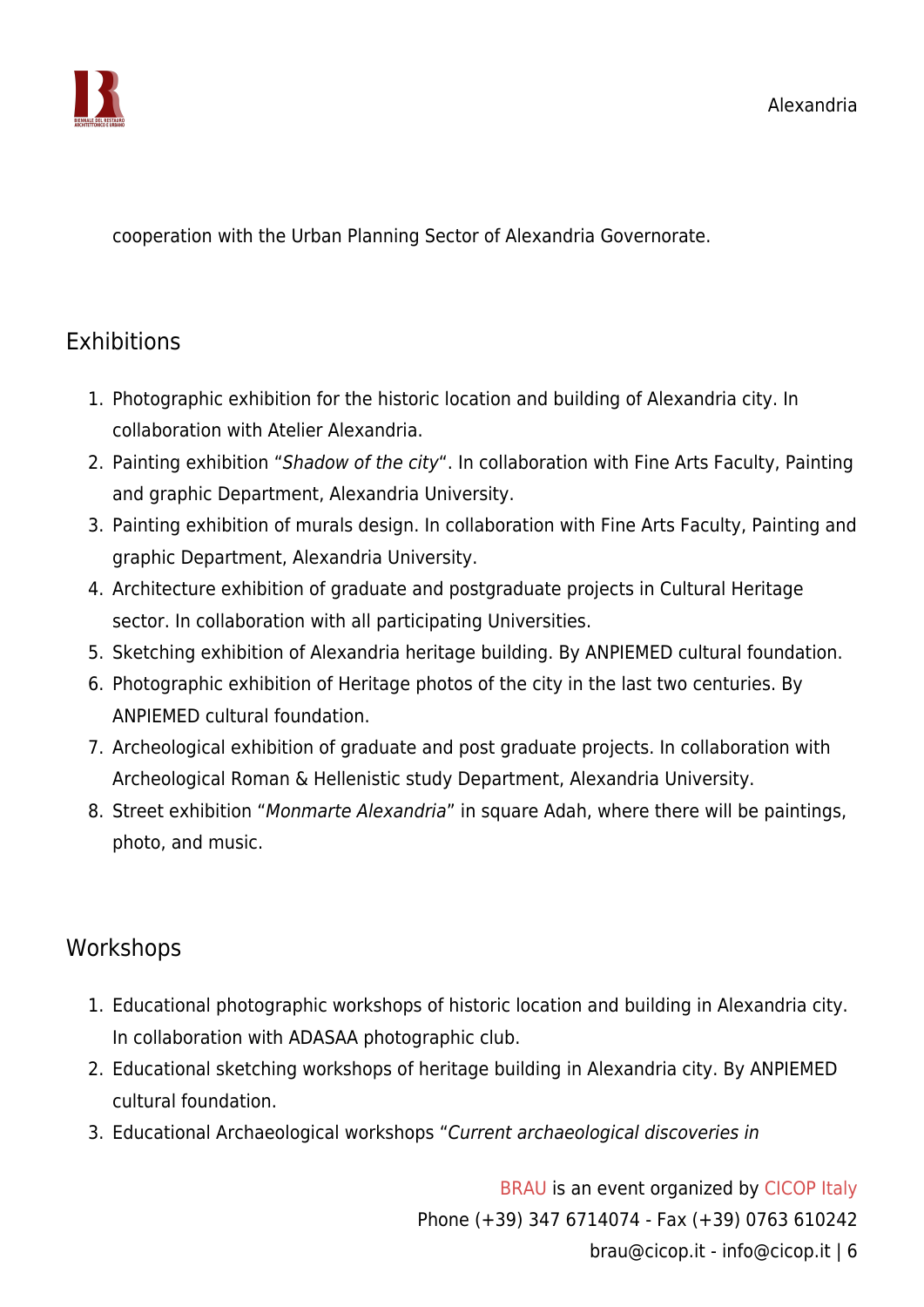

Alexandria". In collaboration with Archaeological Society in Alexandria.

- 4. Educational Architectural workshops of Heritage Areas in Alexandria city, issued 2017 Guide. In collaboration with Fine Arts Faculty, Alexandria University and National Organization for Urban Harmony.
- 5. Educational Architectural workshops about "Understanding Resilience in Mediterranean Cities". In collaboration with Technology & Maritime Academy, Architectural Department.
- 6. Educational photographic workshops of hide doors of the city. By ANPIEMED Cultural Foundation.

#### Ideas Competition for the Design

• Art competition in collaboration with Sculpture Department, Fine Arts Faculty and Atelier Alexandria, to design a decoration project for SAAD ZAGHLOUL & SAFEYA ZAGHLOUL Square.

#### Performances of Singing and Dancing

- 1. Children coral for heritage songs performance in downtown square. In collaboration with Said Darewish coral.
- 2. Guitar & violin performance in all café of SAAD SAGLOUL square and the Corniche.

### Lighting and Outdoor Digital Projection

A common project with the National Organization for Urban Harmony plans to light several heritage building in Alexandria.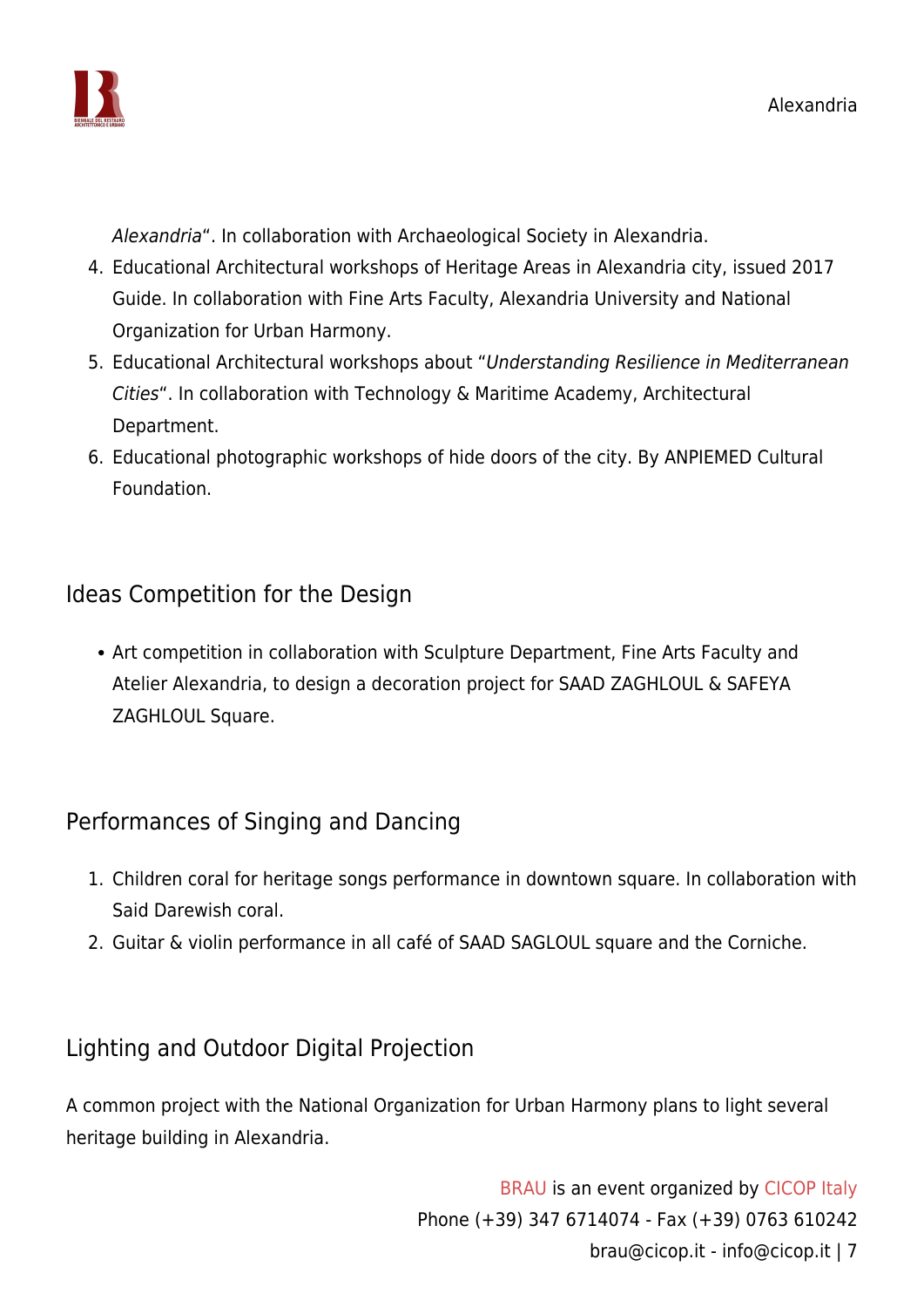

#### Seminars

- 1. Seminar about "Evaluation of historical gardens in Alexandria city"; in collaboration with Technology & Maritime Academy, Architectural Department.
- 2. Seminar about future strategic planning for Alexandria city, in collaboration with the Regional Urban Planning Government Department.
- 3. Seminar about the cinema heritage in Alexandria, in collaboration with BEHNA, one of the pioneer company of film production in the city.
- 4. Seminar about the World Heritage from Educational vision in collaboration with UNESCO Clubs for Heritage Preservation in Cairo.
- 5. A seminar about development the decorative designs in traditional crafts industries, in collaboration with UNESCO Clubs for Heritage Preservation in Cairo.

#### Forums

- 1. Forum about the projects and efforts to conserve and document the Egyptian heritage, in collaboration with the National Organization for Urban Harmony.
- 2. Forum about the future of Alexandria monuments in collaboration with Archeological Roman & Hellenistic Study Department, Alexandria University.

#### Murals

Murals tell the history of the city. In collaboration with the Art Museum of Alexandria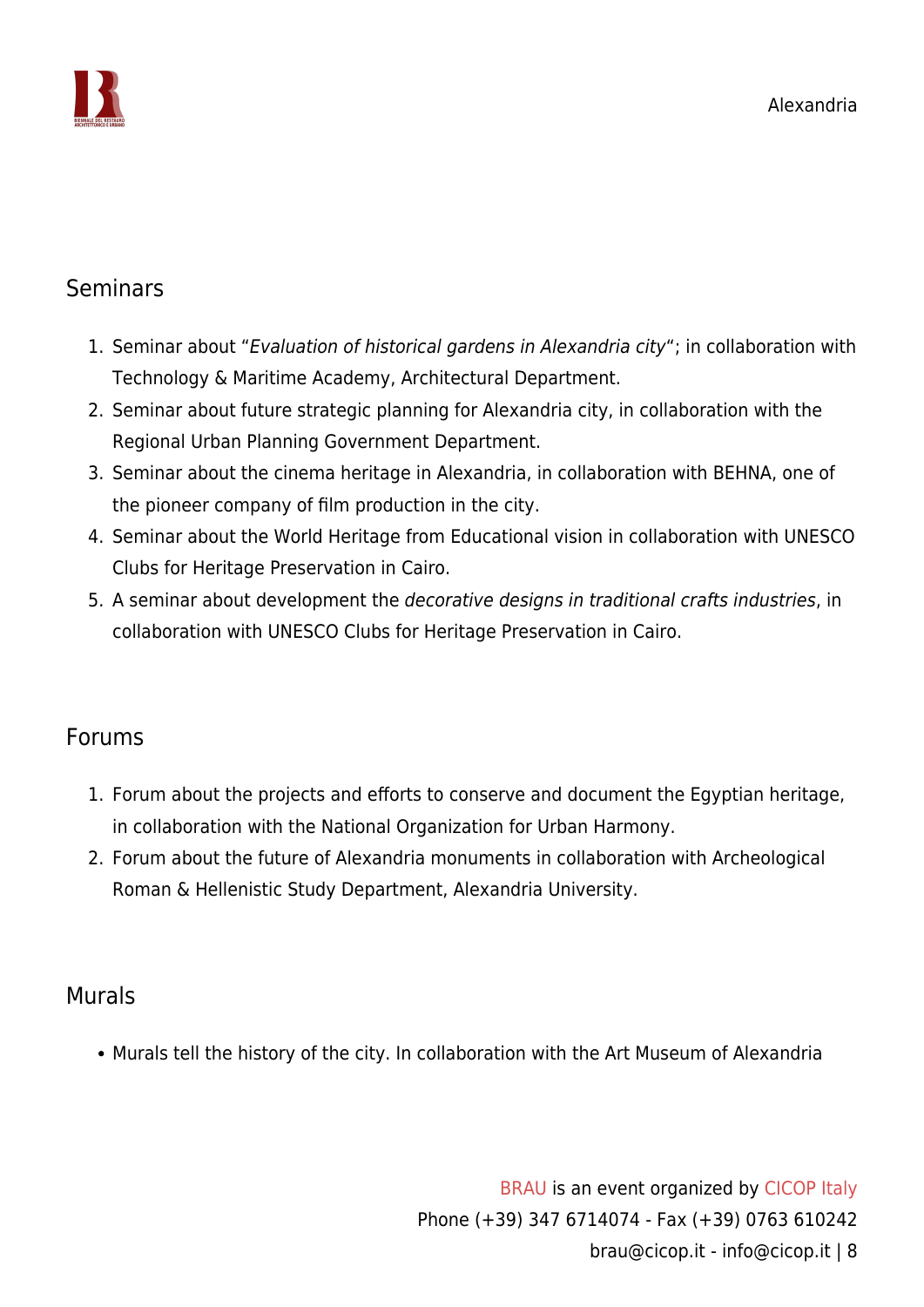

### Local Patronages



Arab Republic of Egypt Ministry of Culture

Egyptian Ministry of Culture.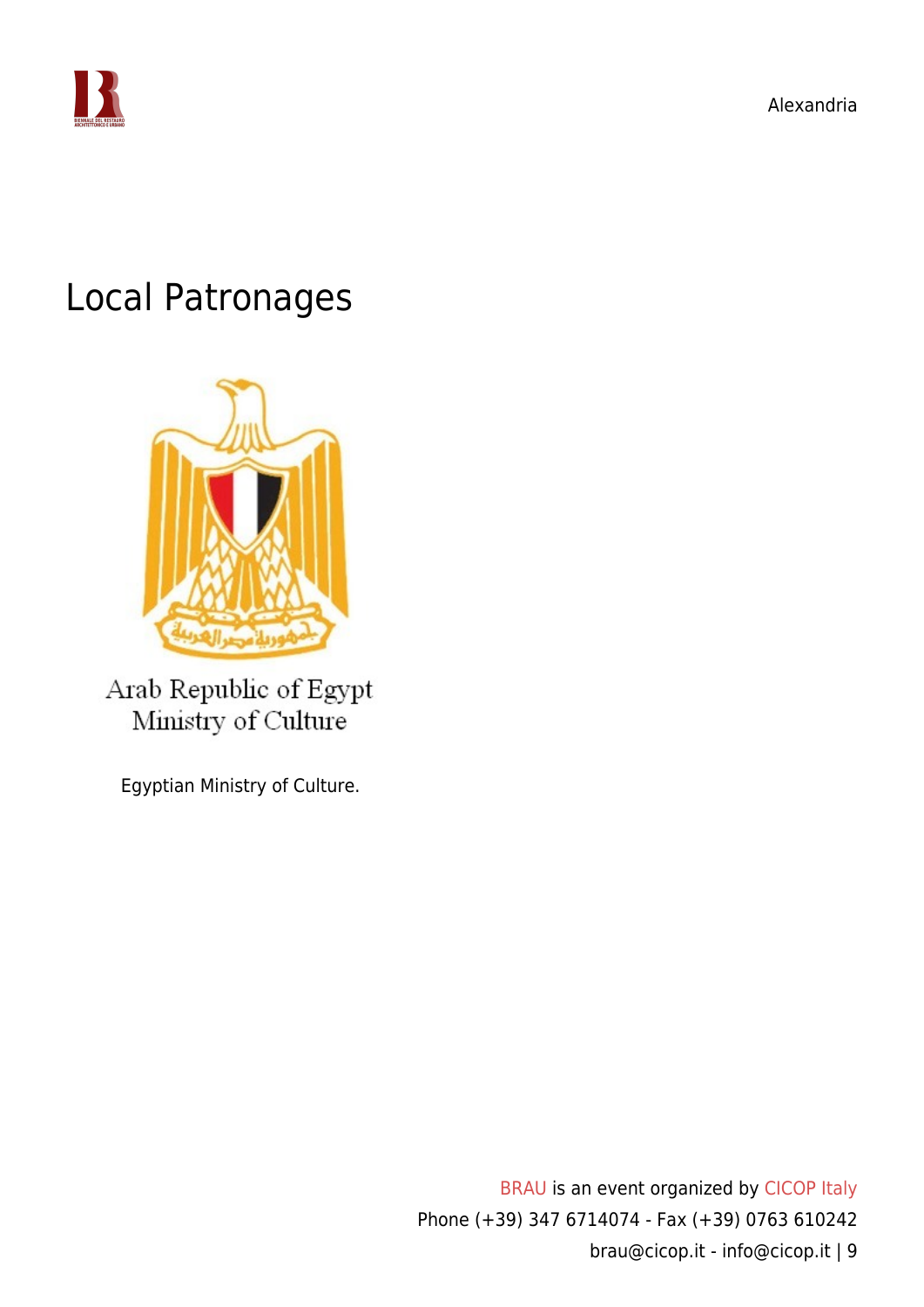



Logo Alexandria Governatorate.



#### $\pmb{\times}$

Logo Bibliotheca Alexandrina.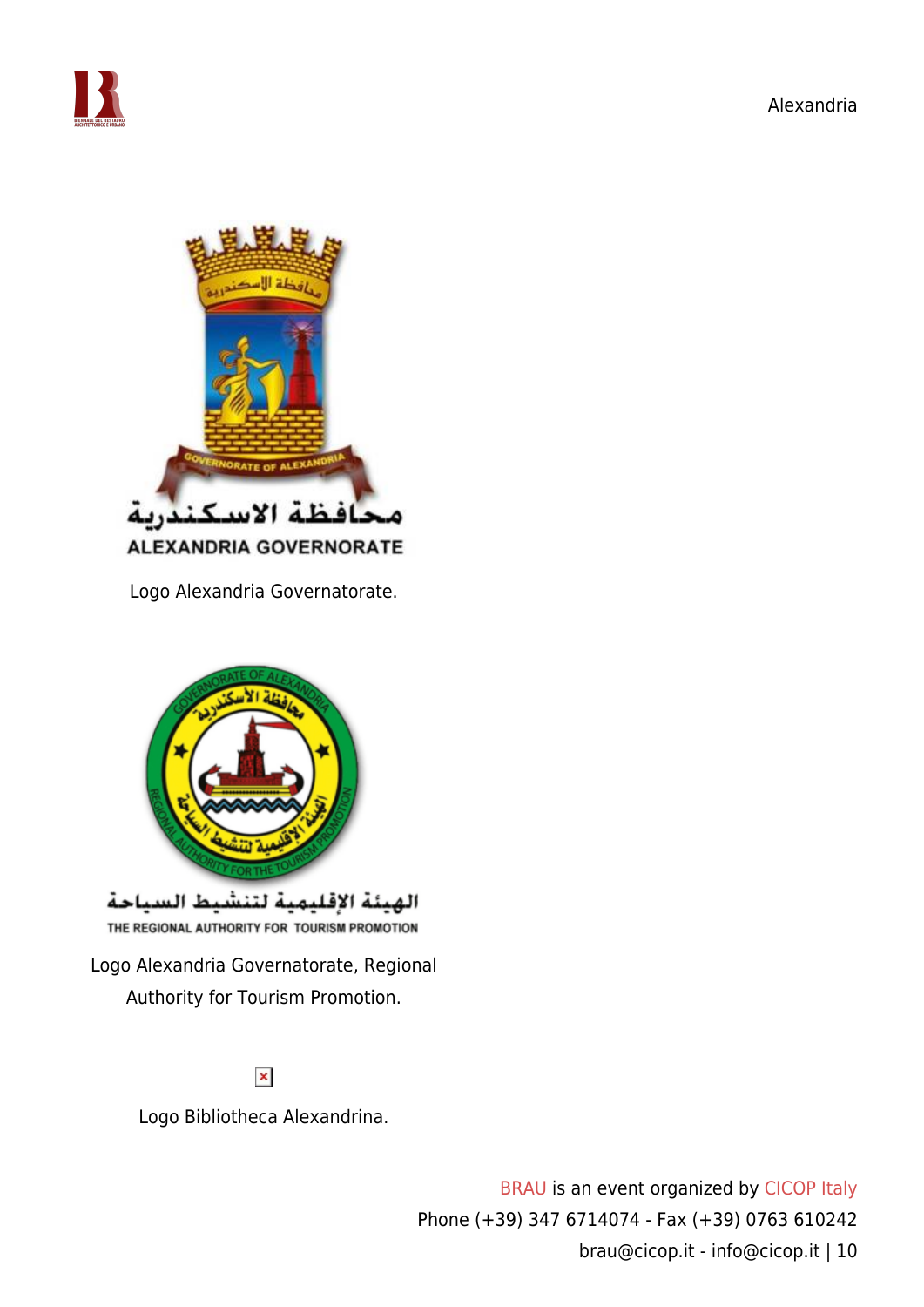

تكركأ



Logo Alexandria University, Fine Art Faculty and Letter Faculty.



Arab Academy for Science, Technology & Maritime Transport

Logo Arab Academy for Science, Technology & Maritime Transport – Architectural department.



Logo Alexandria Center for Hellenistic Studies.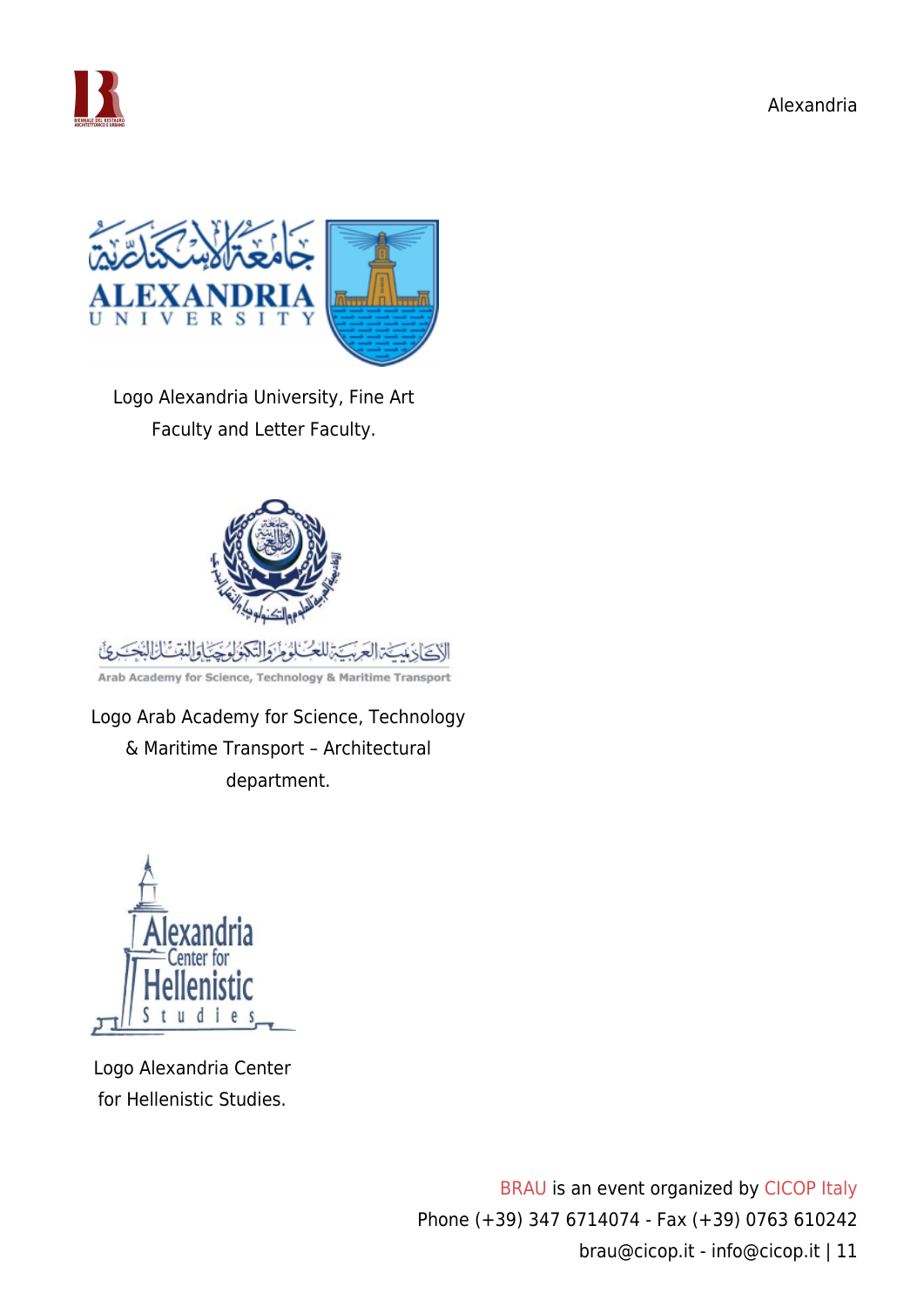



#### $\pmb{\times}$

Logo Alexandria and Mediterranean Research Center (Alex Med).

 $\pmb{\times}$ 

Logo ANPIEMED, Associazione no profit Italia-Egitto-Mediterraneo.



Logo Archaeological Society of Alexandria.

 $\pmb{\times}$ 

Logo Istituto Italiano di Cultura e Centro Archeologico Italiano – Il Cairo.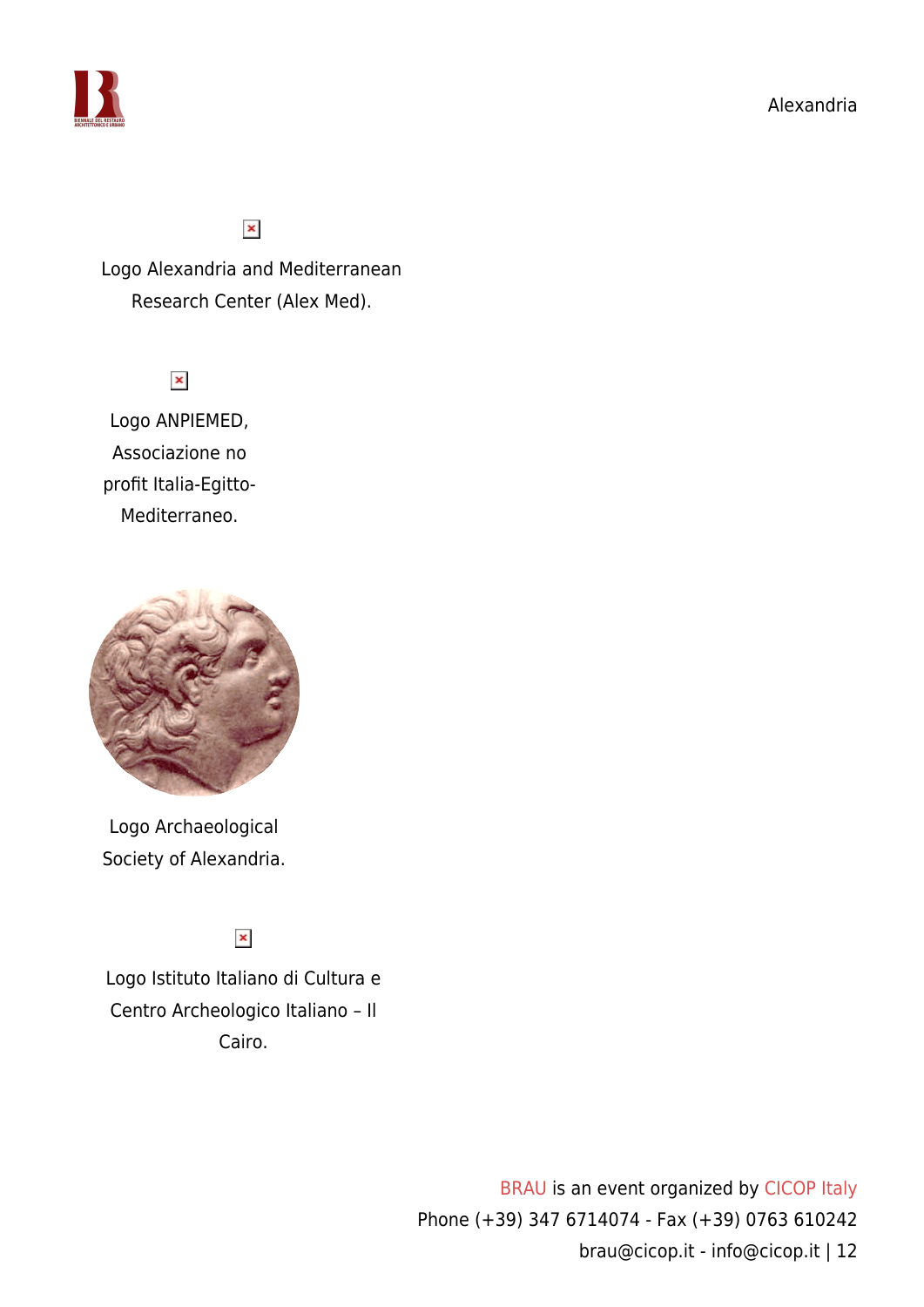



The Society of Egyptian Architects 1917

Logo Society of Egyptian Architects.



Logo National Organization for Urban Harmony.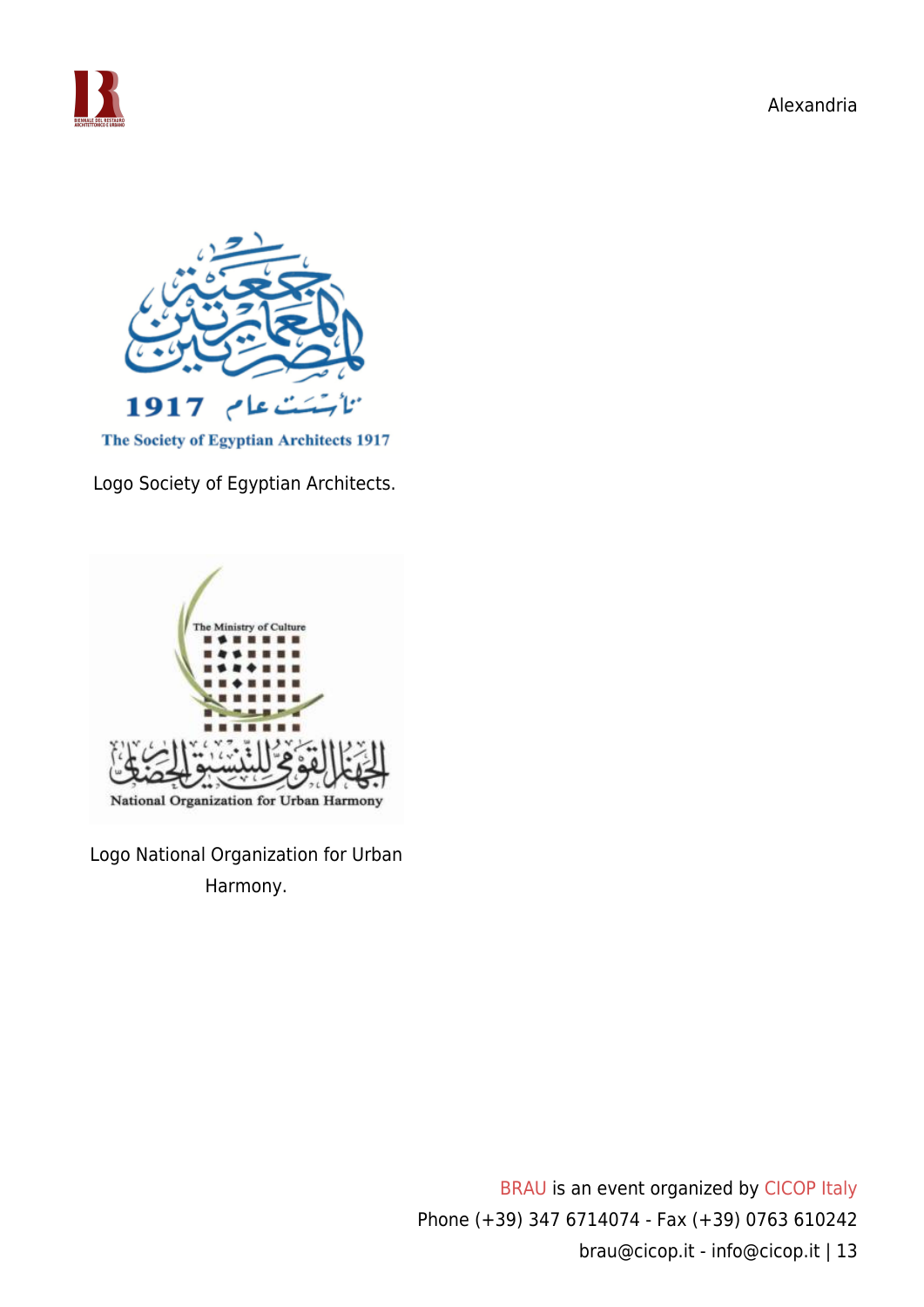





Logo Pharos University in Alexandria.



Logo Université Française d'Egypte.